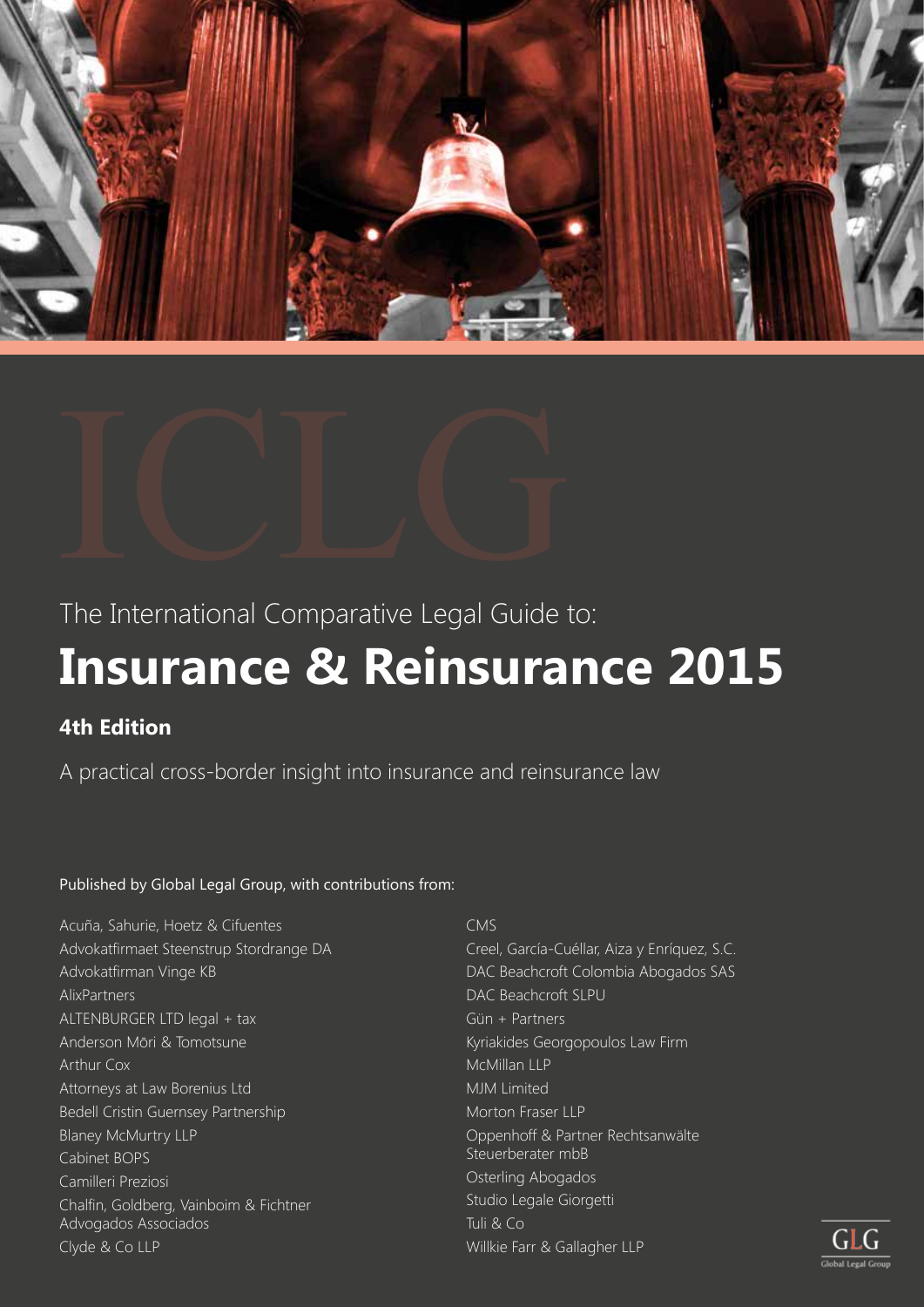

# Global Legal Group

**Contributing Editors** Jon Turnbull & Geraldine Quirk, Clyde & Co LLP

**Head of Business Development** Dror Levy

**Sales Director** Florjan Osmani

**Commercial Director** Antony Dine

**Account Directors** Oliver Smith, Rory Smith

**Senior Account Manager** Maria Lopez

**Sales Support Manager** Toni Hayward

**Senior Editor** Suzie Levy

**Editor** Rachel Williams

**Group Consulting Editor** Alan Falach

**Group Publisher** Richard Firth

**Published by**

Global Legal Group Ltd. 59 Tanner Street London SE1 3PL, UK Tel: +44 20 7367 0720 Fax: +44 20 7407 5255 Email: info@glgroup.co.uk URL: www.glgroup.co.uk

**GLG Cover Design** F&F Studio Design

**GLG Cover Image Source** Colin/Wikimedia Commons

**Printed by** Ashford Colour Press Ltd February 2015

Copyright © 2015 Global Legal Group Ltd. All rights reserved No photocopying

**ISBN** 978-1-910083-33-8 **ISSN** 2048-6871

# **Strategic Partners**





# General Chapters:

| 1.           | <b>Proposed Changes to Insurance Contract Law in the UK</b> – Jon Turnbull & Michelle Radom,<br>Clyde & Co LLP                                                                       |    |
|--------------|--------------------------------------------------------------------------------------------------------------------------------------------------------------------------------------|----|
| $\mathbf{2}$ | <b>The Economics of Insurance Markets – Challenges and Change – Mat Hughes &amp; Pablo Florian,</b><br><b>AlixPartners</b>                                                           |    |
| 3            | Recent Developments in Canadian Privacy Law and CGL Coverage – Lori D. Mountford &<br>David R. Mackenzie, Blaney McMurtry LLP                                                        | 15 |
| 4            | <b>The New Corporate Governance Framework for Mexican Insurers</b> – Leonel Pereznieto del Prado $\&$<br>Allan Galileo Olmedo Villegas, Creel, García-Cuéllar, Aiza y Enríquez, S.C. |    |

# Country Question and Answer Chapters:

| 5  | Bermuda            | MJM Limited: Jean-Paul (JP) Dyer & Timothy Frith                                               | 25  |
|----|--------------------|------------------------------------------------------------------------------------------------|-----|
| 6  | <b>Brazil</b>      | Chalfin, Goldberg, Vainboim & Fichtner Advogados Associados:<br>Ilan Goldberg & Pedro Bacellar | 31  |
| 7  | Canada             | McMillan LLP: Carol Lyons & Lindsay Lorimer                                                    | 38  |
| 8  | <b>Chile</b>       | Acuña, Sahurie, Hoetz & Cifuentes: Alejandro Acuña & Emilio Sahurie                            | 47  |
| 9  | Colombia           | DAC Beachcroft Colombia Abogados SAS: Gabriela Monroy Torres &<br>Camila de la Torre Blanche   | 52  |
|    | 10 England & Wales | Clyde & Co LLP: Jon Turnbull & Geraldine Quirk                                                 | 58  |
| 11 | <b>Finland</b>     | Attorneys at Law Borenius Ltd: Ulla von Weissenberg                                            | 67  |
|    | 12 France          | Cabinet BOPS: Pascal Ormen & Alexis Valençon                                                   | 72  |
| 13 | <b>Germany</b>     | Oppenhoff & Partner Rechtsanwälte Steuerberater mbB:<br>Dr. Peter Etzbach, LL.M.               | 78  |
|    | 14 Greece          | Kyriakides Georgopoulos Law Firm: Konstantinos S. Issaias                                      | 84  |
|    | 15 Guernsey        | Bedell Cristin Guernsey Partnership: Mark Helyar                                               | 91  |
|    | 16 India           | Tuli & Co: Neeraj Tuli & Celia Jenkins                                                         | 96  |
|    | 17 Ireland         | Arthur Cox: Elizabeth Bothwell & David O'Donohoe                                               | 102 |
|    | 18 Italy           | Studio Legale Giorgetti: Avv. Alessandro P. Giorgetti                                          | 109 |
|    | 19 Japan           | Anderson Mōri & Tomotsune: Tomoki Debari & Tomoyuki Tanaka                                     | 115 |
|    | 20 Malta           | Camilleri Preziosi: Malcolm Falzon & Tara Cann Navarro                                         | 120 |
|    | 21 Mexico          | Creel, García-Cuéllar, Aiza y Enríquez, S.C.: Leonel Pereznieto del Prado                      | 127 |
|    | 22 Norway          | Advokatfirmaet Steenstrup Stordrange DA: Klaus Henrik Wiese-Hansen &<br>Audun Kleppestø        | 132 |
| 23 | Peru               | Osterling Abogados: Enrique Ferrando Gamarra & Marco Rivera Noya                               | 137 |
|    | 24 Romania         | CMS Romania: Florentin Giurgea & Horia Draghici                                                | 142 |
|    | 25 Russia          | CMS Russia: Leonid Zubarev & Sergey Yuryev                                                     | 148 |
|    | 26 Scotland        | Morton Fraser LLP: Jenny Dickson                                                               | 154 |
| 27 | <b>Spain</b>       | DAC Beachcroft SLPU: José María Álvarez-Cienfuegos &<br>José María Pimentel                    | 160 |
|    | 28 Sweden          | Advokatfirman Vinge KB: Fabian Ekeblad & Malin Van den Tempel                                  | 166 |
|    | 29 Switzerland     | ALTENBURGER LTD legal + tax: Melissa Gautschi &<br>Julia Jung-Utzinger                         | 173 |
|    | 30 Turkey          | Gün + Partners: Pelin Baysal & Bensu Aydin                                                     | 179 |
| 31 | <b>Ukraine</b>     | CMS Ukraine: Olexander Martinenko &<br>Sergiy Gryshko                                          | 184 |
|    | 32 USA             | Willkie Farr & Gallagher LLP: Christopher J. St. Jeanos                                        | 189 |
|    |                    |                                                                                                |     |

**Further copies of this book and others in the series can be ordered from the publisher. Please call +44 20 7367 0720**

#### **Disclaimer**

This publication is for general information purposes only. It does not purport to provide comprehensive full legal or other advice. Global Legal Group Ltd. and the contributors accept no responsibility for losses that may arise from reliance upon information contained in this publication. This publication is intended to give an indication of legal issues upon which you may need advice. Full legal advice should be taken from a qualified professional when dealing with specific situations.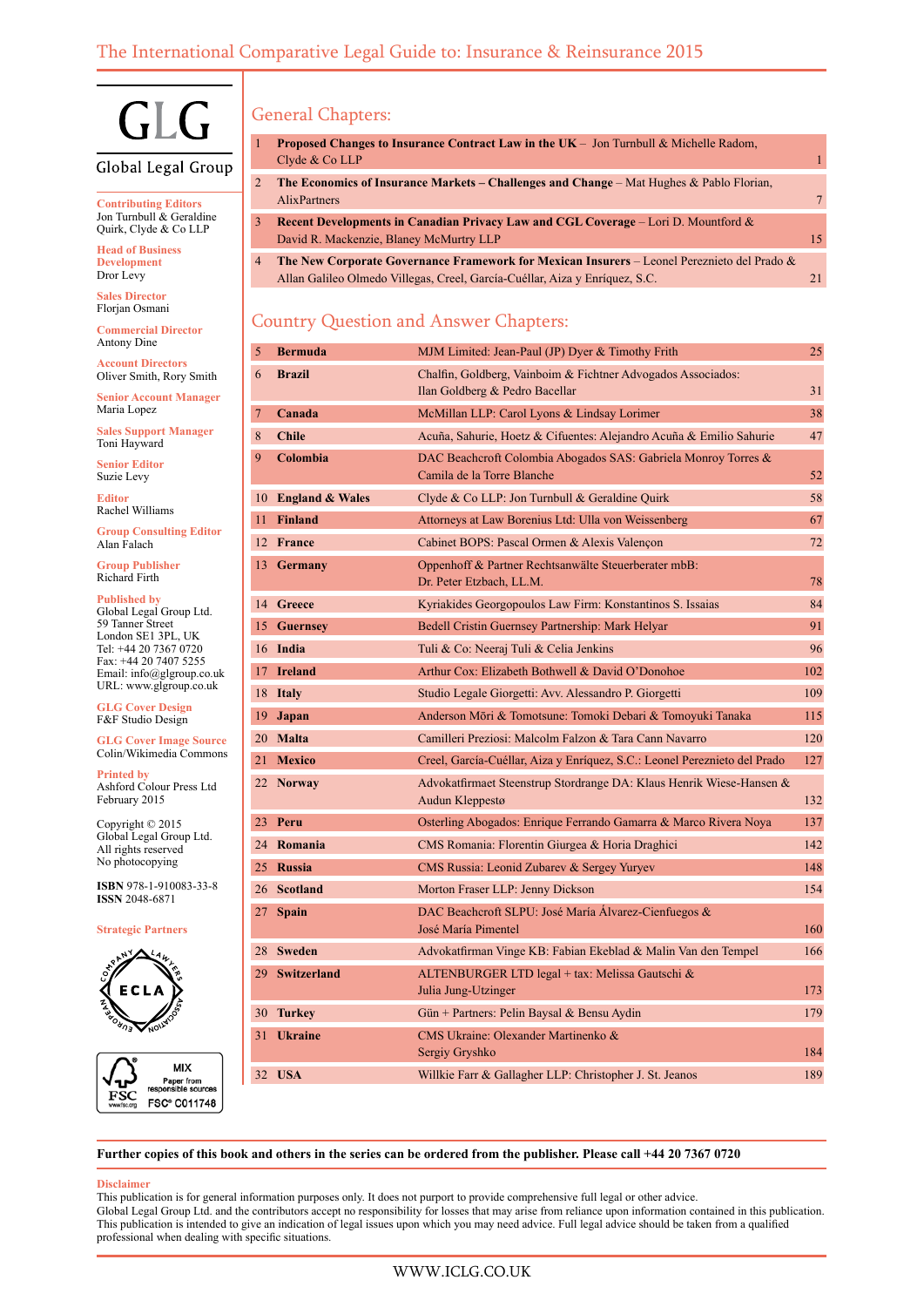# Japan

# Anderson Mōri & Tomotsune

# **1 Regulatory**

# **1.1 Which government bodies/agencies regulate insurance (and reinsurance) companies?**

The Financial Services Agency (FSA) is the main governing body regulating insurance and reinsurance businesses.

# **1.2 What are the requirements/procedures for setting up a new insurance (or reinsurance) company?**

There are two ways to establish a presence in Japan: (a) establish a branch office in Japan, then subsequently obtain an insurance business licence to engage in insurance business (the "Branch Model"); and (b) incorporate a subsidiary in Japan, then subsequently cause such subsidiary to obtain an insurance business licence to engage in insurance business (the "Subsidiary Model").

As a result of the heavy regulatory burdens and procedures, the insurance business licensing effort under either model will generally take approximately 12 to 18 months to complete. In addition, the costs associated with obtaining an insurance business licence could be substantial. Inasmuch as the FSA requires most of the requisite documents to be filed either in Japanese or to be accompanied with a Japanese translation thereof, considerable drafting and translation costs must likewise be taken into account.

The following is a brief summary of the requirements/procedures for setting up a new insurance/reinsurance business presence in Japan.

# **(a) Branch Model**

Under the Branch Model, a sufficient amount of capital must be brought into and kept in Japan in order for the Japan branch to maintain adequate levels of solvency. A deposit in the amount of JPY200 million must also be made with the local governmental deposit office. The FSA may require an increase in the deposited amount if the FSA determines that such an increase is necessary to protect the policyholders in Japan. Moreover, the Japan branch must have a representative in Japan with a general power of attorney to represent its Japan business. Such representative is generally prohibited from engaging in the daily affairs of any other company. In addition to the appointment of a representative, the branch must, in practice, show that it will employ at least: (i) a compliance officer; and (ii) a person that has the requisite insurance business-related skills and expertise to carry out the insurance business.

# **(b) Subsidiary Model**

Under the Subsidiary Model, the minimum capital requirement for the subsidiary is JPY1 billion. In contrast to maintaining a branch,

Tomoki Debari



Tomoyuki Tanaka

however, the subsidiary is not required to make a deposit with the local governmental deposit office. The subsidiary must take the corporate form of a Japanese corporation (*kabushiki kaisha* or *sogo kaisha*) with a board of directors, a board of auditors, and an accounting auditor. The board of directors must consist of three or more persons, and the directors engaging in the ordinary business of an insurance company must have: (i) the knowledge and experience to be able to manage and control an insurance company appropriately, fairly and efficiently; and (ii) sufficient social credibility. Similar to the prohibition applicable to a branch's representative in Japan, the directors in charge of the ordinary business of an insurance company would be generally prohibited from engaging in the daily affairs of any other company. The board of auditors must also consist of three or more persons. The board of auditors must conduct an audit regarding the legality of the subsidiary's business and accountingrelated matters. The accounting auditor is generally an external, independent accounting firm, which will conduct an audit of the relevant financial statements of the subsidiary.

# **1.3 Are foreign insurers able to write business directly or must they write reinsurance of a domestic insurer?**

Under Japanese law, a foreign insurer is generally prohibited from engaging in insurance business without first obtaining an insurance business licence in Japan. A foreign insurer may, however, rely on a certain exemption from the aforementioned general prohibition and directly underwrite the following insurance contracts (the "Exempted Insurance Contracts") without obtaining an insurance business licence:

- (i) reinsurance;
- (ii) marine insurance;
- (iii) aircraft insurance;
- (iv) satellite insurance;
- (v) international cargo insurance; and
- (vi) travel insurance.

As noted above, reinsurance is one type of insurance that falls under the Exempted Insurance Contracts. Relying on such exemption, reinsurance fronting arrangements ("RFA") are often made with the local Japanese insurance companies (each such local fronting insurance company, an "FCO"). Under an RFA, the FCO will underwrite risks as the direct insurer and cede a substantial portion of such risks (or even 100 per cent of the risks) to the unlicensed foreign insurer. Since the foreign insurer ultimately assumes such risks, it may wish to control the Japan business to the extent permitted by Japanese law, including controlling various aspects of the business relating to: (i) the features of the FCO's products; (ii) decision-making with respect to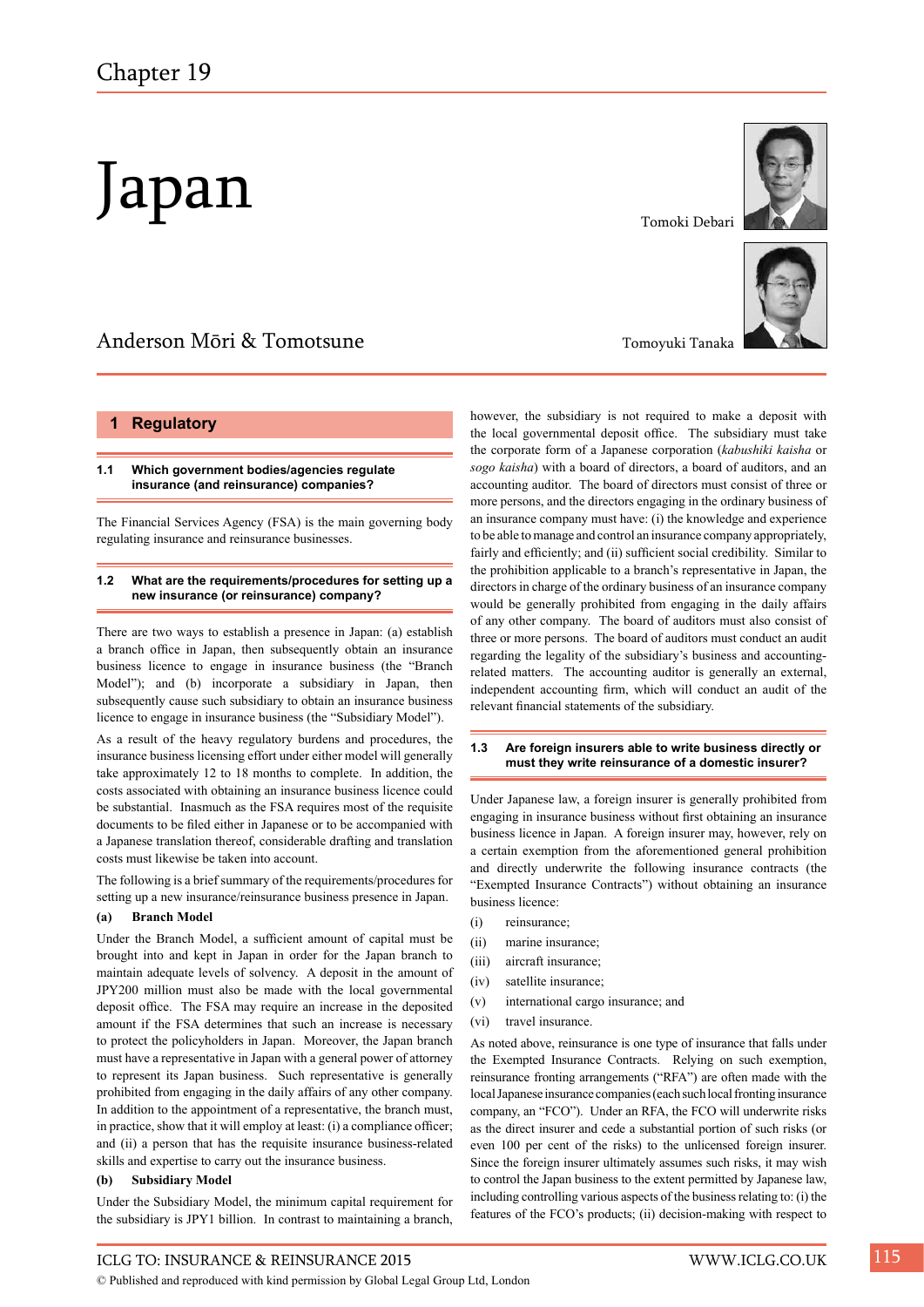underwriting; and (iii) payments made upon the occurrence of insured events. With respect to the features of the FCO's products, the foreign insurer may, through a licensing arrangement or otherwise, provide specific product know-how to the FCO. The FCO will then develop and tailor the products for the Japanese market.

#### **1.4 Are there any legal rules that restrict the parties' freedom of contract by implying extraneous terms into (all or some) contracts of insurance?**

The Insurance Act of Japan ("IA"), which took effect on 1 April 2010, introduced some fundamental changes to the rules of private law concerning insurance contracts, including, *inter alia*, introduction of compulsory provisions which render policy provisions null and void if such provisions are unfavourable to the customers as compared to the standards set forth under the IA.

# **1.5 Are companies permitted to indemnify directors and officers under local company law?**

Under the Company Act of Japan, the liability of the directors owing to the company cannot, in principle, be released except by the unanimous consent of all the shareholders of the company. Accordingly, where a director is found liable to the company (whether in a shareholders derivative suit or otherwise), such director has to discharge the liability on his own, the implication of which is that the company is statutorily prohibited from indemnifying the director for the damage suffered by him/her under such circumstances. The rationale behind this is that if a company could, at its discretion, indemnify the director for such damage suffered, the strict procedural limitation on the release of the director's liability would be meaningless.

# **1.6 Are there any forms of compulsory insurance?**

Automobile liability insurance is compulsory.

# **2 (Re)insurance Claims**

# **2.1 In general terms, is the substantive law relating to insurance more favourable to insurers or insureds?**

As noted in our response to question 1.4 above, the IA sets forth compulsory provisions which render policy provisions null and void if such provisions are unfavourable to the customers (i.e., policyholders, insureds, or beneficiaries, as the case may be) as compared to the standards set forth under the IA.

# **2.2 Can a third party bring a direct action against an insurer?**

Under current Japanese law, there is generally no mechanism that would allow a third party claimant to make a claim directly against an insurer. During discussions prior to the promulgation of the IA in 2008, legislators attempted to set forth general provisions allowing a third party claimant to make a direct claim against the insurer of a liability policy. Such legislative efforts, however, proved futile due to certain technical issues. Instead, a statutory lien was introduced in favour of a third party claimant. Even where the insured (i.e., the wrongdoer who has caused damages to such third party claimant) becomes bankrupt, the statutory lien would allow the third party

claimant to exercise his/her rights against the insured (i.e., a claim for damages against the insured), which will be given priority over the claims of other claimants in respect of the insurance claims held by the insured against the insurer under liability policies.

# **2.3 Can an insured bring a direct action against a reinsurer?**

No. See our discussion in response to question 2.2 above.

# **2.4 What remedies does an insurer have in cases of either misrepresentation or non-disclosure by the insured?**

If, at the time of the conclusion of the policy, the policyholder or the insured intentionally or with gross negligence omits or misrepresents facts regarding matters that the insurer asked them to disclose, the insurer is entitled to cancel the policy by serving a notice to the policyholder, except in the event that the insurer knew or reasonably should have known such facts (including cases where an intermediary or an agent acting for and on behalf of the insurer is found to have prevented such facts from being disclosed or is found to have suggested that such facts be misrepresented or not disclosed). Upon the policy's cancellation, the insurer shall owe no liability to pay for any loss caused by the omitted/misrepresented facts, but the surrender value must be returned.

# **2.5 Is there a positive duty on an insured to disclose to insurers all matters material to a risk, irrespective of whether the insurer has specifically asked about them?**

No. Unless the insurer asks questions related to the matters material to a risk, the insurer shall not be entitled to cancel the policy as stated in our response to question 2.4 above.

# **2.6 Is there an automatic right of subrogation upon payment of an indemnity by the insurer or does an insurer need a separate clause entitling subrogation?**

Yes. Under the IA, if, as a result of the occurrence of a loss, the insured acquires the right to claim compensation from (or any other claims against) a third party, and if the insurer pays the insured for such loss, the insurer shall be automatically subrogated to the rights and remedies of the insured against such third party. In this connection, Japanese insurers often stipulate clauses requiring the policyholder and the insured to cooperate with the insurer in preserving and enforcing such claims, including obtaining any evidence and documents that the insurer may need.

# **3 Litigation - Overview**

# **3.1 Which courts are appropriate for commercial insurance disputes? Does this depend on the value of the dispute? Is there any right to a hearing before a jury?**

There are no special courts in Japan that are dedicated to resolving commercial insurance disputes. Rather, insurers stipulate in the general policy conditions a jurisdiction clause, whereby the court located in the area of the insurer's head office is designated as having jurisdiction over any lawsuit arising out of, or in connection with, such policy. Please note that there is no jury system in Japan.

© Published and reproduced with kind permission by Global Legal Group Ltd, London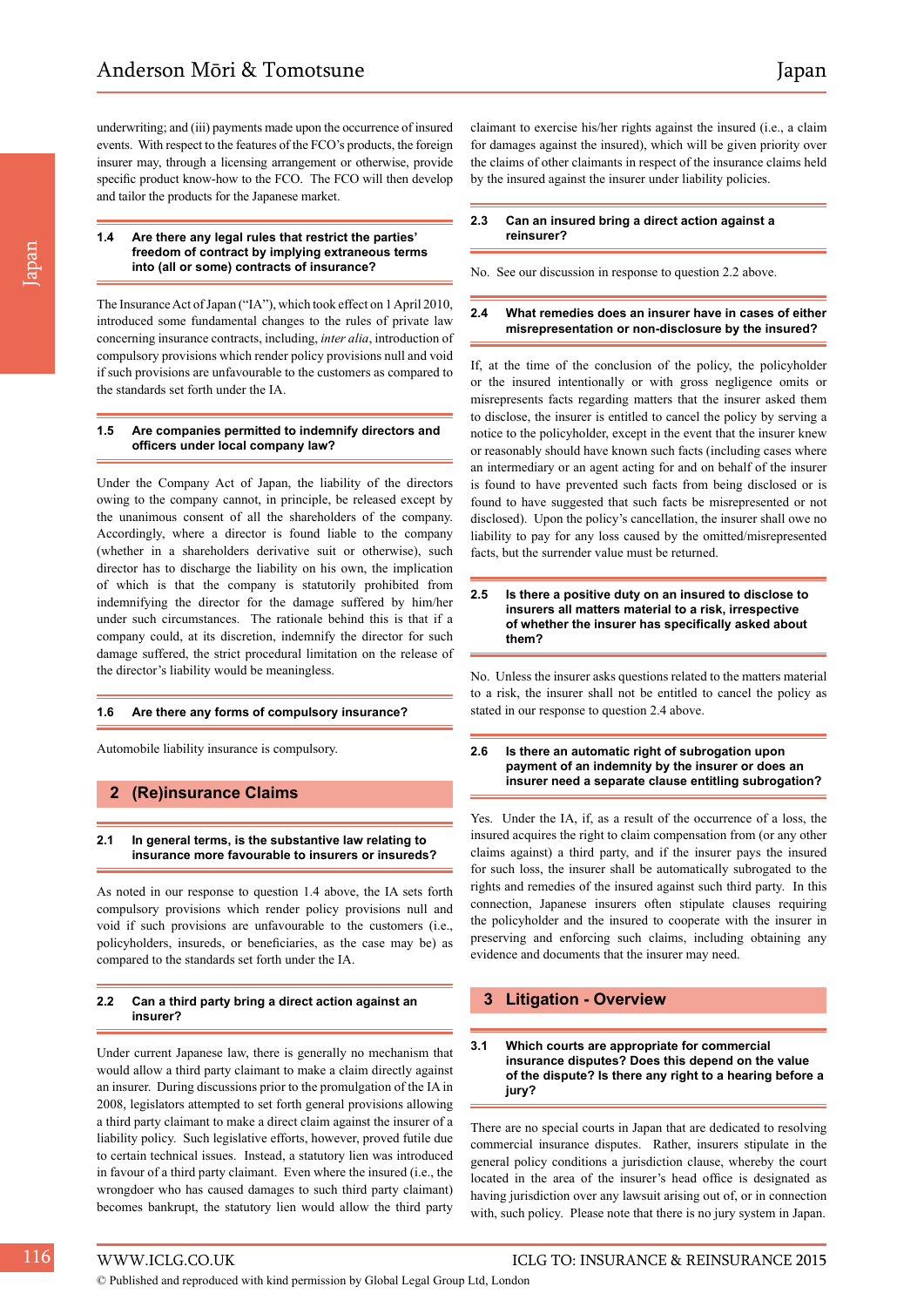# **3.2 How long does a commercial case commonly take to bring to court once it has been initiated?**

It would generally take at least 6 months, and depending on the complexity of the relevant case, it may take even longer (possibly one year or more).

# **4 Litigation - Procedure**

**4.1 What powers do the courts have to order the disclosure/discovery and inspection of documents in respect of (a) parties to the action and (b) non-parties to the action?**

Historically, under Japanese litigation procedures, a party's obligation to disclose private, internal information to an adversary, either by way of oral testimony or production of documents, has been extremely limited, especially when compared to the broad disclosure obligations under United States discovery procedures. Under the Code of Civil Procedure implemented in 1998, however, a person holding documents (a "Holder") has a general obligation to produce such documents upon a court order, irrespective of whether such Holder is a party to the action or not. Once a court order is issued directing a Holder to produce a document, the Holder must comply with such order unless otherwise exempted from doing so. The failure to comply with such court order could result in the following:

- (i) in cases where the non-compliant Holder is a party to the action, a determination by the court accepting the truth of the adverse party's argument; or
- (ii) in cases where the non-compliant Holder is not a party to the action, an administrative fine of up to JPY200,000.

A court order may be issued even before a case has commenced, provided that the court finds it necessary to preserve the evidence in advance.

# **4.2 Can a party withhold from disclosure documents (a) relating to advice given by lawyers or (b) prepared in contemplation of litigation or (c) produced in the course of settlement negotiations/attempts?**

There are currently no express statutory provisions under Japanese law exempting clients from disclosing any advice or information (either testimonial or documentary) that they obtained through confidential communications with their attorneys, whilst in contrast, Japanese attorneys (*bengoshi*) are exempted from such disclosure under the Code of Civil Procedure. Should a client wish to invoke a right to refuse to release confidential information, the client may base such right on the statutory exemption, i.e., that such information was prepared for the sole use of the client and no other party. Otherwise, there are no special exemptions regarding the documents prepared in contemplation of litigation or produced in the course of settlement negotiations/attempts.

# **4.3 Do the courts have powers to require witnesses to give evidence either before or at the final hearing?**

Yes, the court may, in principle, examine any person as a witness. If a witness does not appear without justifiable grounds, the court will issue an order requiring such witness to bear any court costs incurred as a result of his/her failure to attend the court hearing, and imposing an administrative fine of up to JPY100,000. In respect of a witness outside Japan, a Japanese court has no power to compel such non-resident witness to testify in Japan and must instead rely on the competent government agency of a foreign state or the Japanese ambassador, minister or consul stationed in that state to examine the relevant evidence.

# **4.4 Is evidence from witnesses allowed even if they are not present?**

The court may, if it finds it appropriate and no objection is raised by the parties, allow a witness to submit a written testimony/witness statement *in lieu* of such witness being examined in open court (please note that the examination of a witness may take the form of a video conference if the witness lives in a remote place).

### **4.5 Are there any restrictions on calling expert witnesses? Is it common to have a court-appointed expert in addition or in place of party-appointed experts?**

The court-appointed expert must, in principle, be independent and should not have any material interest in the result of the relevant disputes. A party may challenge the appointment of an expert if there are circumstances that would prevent such expert from giving an objective and a non-prejudiced expert testimony. The expenses associated with the court-appointed expert, such as the cost of travel, accommodation expenses and *per diem* allowance, are included in the court costs, which will be borne by the defeated party.

Apart from the court-appointed expert, a party may appoint an expert of its choosing privately, at its own initiative and costs, and produce that expert's testimony as documentary evidence. This is often called a "private" expert testimony, which will be treated in much the same way as other documentary evidence produced by the litigant parties.

# **4.6 What sort of interim remedies are available from the courts?**

An examination of the evidence may be initiated by the court at the request of the party even before the commencement of the litigation if the court finds it necessary to do so in advance, such as when the failure to conduct the examination would result in the loss of evidence or other difficulties in securing such evidence. A provisional attachment may be allowed if it is likely that the rights held by the claimant will be impossible or extremely difficult to execute but for such interim measures.

# **4.7 Is there any right of appeal from the decisions of the courts of first instance? If so, on what general grounds? How many stages of appeal are there?**

There are generally two stages of appeal. The party dissatisfied with the decision of the court of first instance may, in principle, appeal to the higher court based on any grounds – whether they are related to the facts of the case or interpretation of the law. In contrast, the final appeal may only be filed in certain limited circumstances, e.g., on the ground that a judgment contained a misconstruction of the Constitution of Japan. However, even if the case does not fall under such limited circumstances, the Supreme Court may, upon petition, accept an appeal if it finds that the higher court's judgment is contrary to the precedents rendered by the Supreme Court or otherwise contains material issues concerning the interpretation of laws and regulations.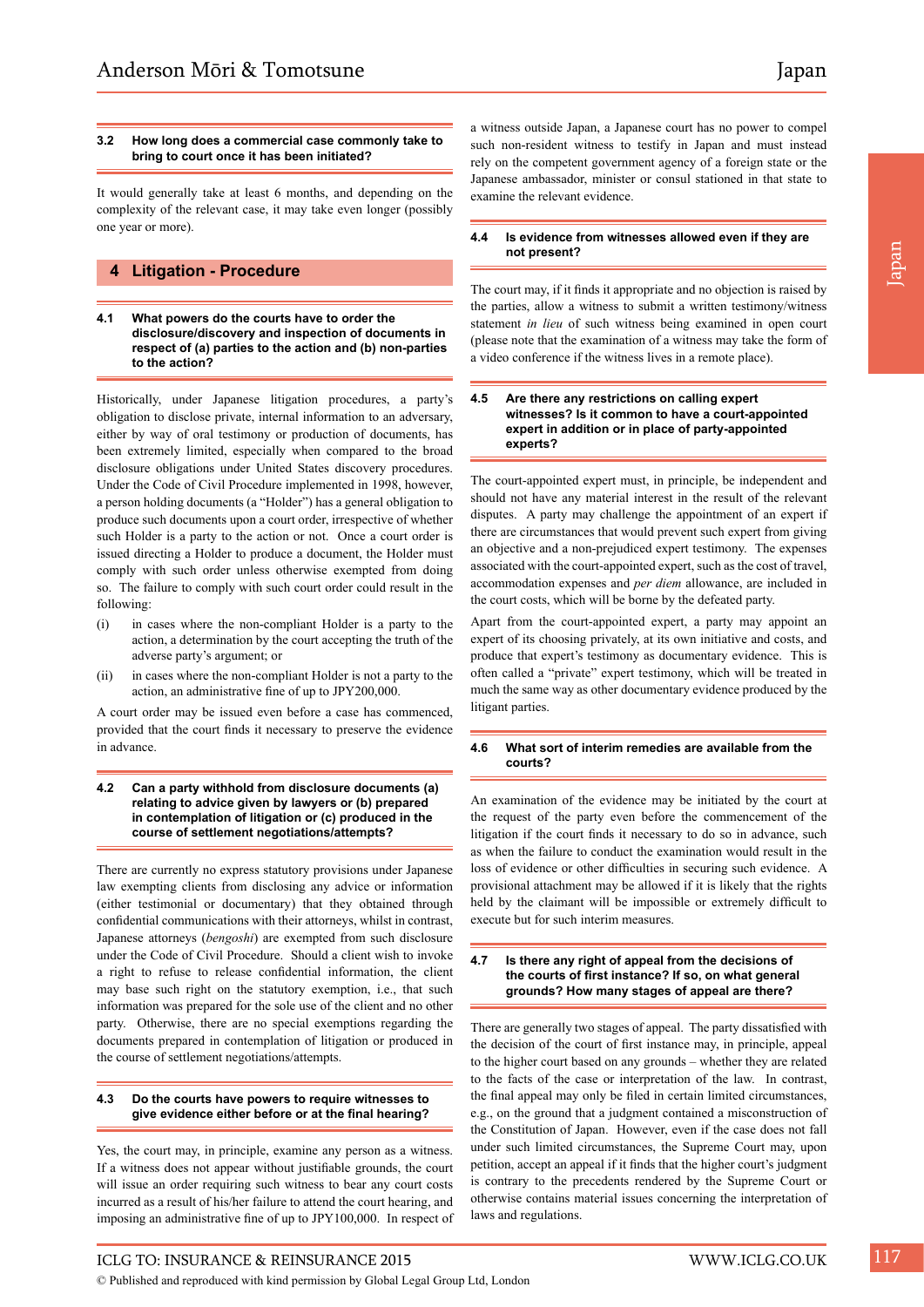The winning party can recover interest on its claims at a rate of 5 per cent *per annum* in respect of a non-commercial dispute and 6 per cent *per annum* in respect of any commercial dispute.

# **4.9 What are the standard rules regarding costs? Are there any potential costs advantages in making an offer to settle prior to trial?**

The general rule is that the defeated party will bear the court costs. Note that attorneys' fees are not included in the court costs, and each party will bear its own attorney's fees (unless such fees are also litigated successfully during the course of the action).

# **4.10 Can the courts compel the parties to mediate disputes? If so, do they exercise such powers?**

No. Under the Code of Civil Procedure, a court does not have the power to compel disputing parties to mediate (*wakai*). However, the Code of Civil Procedure stipulates that a court may recommend mediation to disputing parties. It is very common under civil procedure in Japan for a court to recommend mediation. The timing of such recommendation differs from case to case. A court makes such recommendations in the early stages of a case as well as in the final stages when a court is almost ready to render its judgment.

A court is generally inclined to recommend mediation. This is because of the courts' belief that mediation is a measure which enables the expedited and reasonable resolution of a case. In some cases, a court would encourage mediation through suggestions that the terms of judgment may be more unfavourable than those of a mediated settlement.

# **4.11 If a party refuses to a request to mediate, what consequences may follow?**

A party will often refuse to agree to requests (whether by the court or the counterparty) for mediation if it is dissatisfied with the terms of such request. A party will not be sanctioned or prejudiced (including being imposed with any cost penalties) for refusing to follow such request.

# **5 Arbitration**

**5.1 What approach do the courts take in relation to arbitration and how far is the principle of party autonomy adopted by the courts? Are the courts able to intervene in the conduct of an arbitration? If so, on what grounds and does this happen in many cases?**

As long as the arbitration clauses are properly drafted, party autonomy effectively excludes intervention by the courts. In the unlikely event that the relevant party seeks judicial intervention, the court may exercise the powers explicitly permitted under the Arbitration Act (e.g., appointment of an arbitrator).

#### **5.2 Is it necessary for a form of words to be put into a contract of (re)insurance to ensure that an arbitration clause will be enforceable? If so, what form of words is required?**

No special wording is required; rather, it would generally be sufficient if the parties' intention to be bound by the result of the arbitration is clearly expressed in the contract.

# **5.3 Notwithstanding the inclusion of an express arbitration clause, is there any possibility that the courts will refuse to enforce such a clause?**

Yes. In cases where consumers agreed to an arbitration clause with a business operator, such consumers may, in principle, rescind such arbitration clause at any time. Furthermore, an arbitration clause included in an employment agreement will be held null and void if it relates to the resolution of a dispute associated with the employment relationship. These rules are intended for the protection of consumers and other weaker-positioned parties.

#### **5.4 What interim forms of relief can be obtained in support of arbitration from the courts? Please give examples.**

The court will dismiss an action that is brought in breach of an effective arbitration clause. However, the court may, upon the request of a party, conduct an examination of the evidence, including examination of a witness, expert testimony and documentary evidence, to the extent necessary to assist the arbitral tribunal.

# **5.5 Is the arbitral tribunal legally bound to give detailed reasons for its award? If not, can the parties agree (in the arbitration clause or subsequently) that a reasoned award is required?**

Unless otherwise agreed upon by the parties, the arbitral tribunal must give reasons for its award. The arbitral tribunal's failure to indicate the reasons for its award may result in the effectiveness of the award being challenged in court by the dissatisfied party.

### **5.6 Is there any right of appeal to the courts from the decision of an arbitral tribunal? If so, in what circumstances does the right arise?**

The parties may not appeal to the courts in respect of the merits of the arbitration case. However, the effectiveness of the award may be challenged by reasons associated with certain procedural issues such as illegality, lack of legal capacity of the relevant party(ies), failure to comply with the relevant notice requirements and so forth.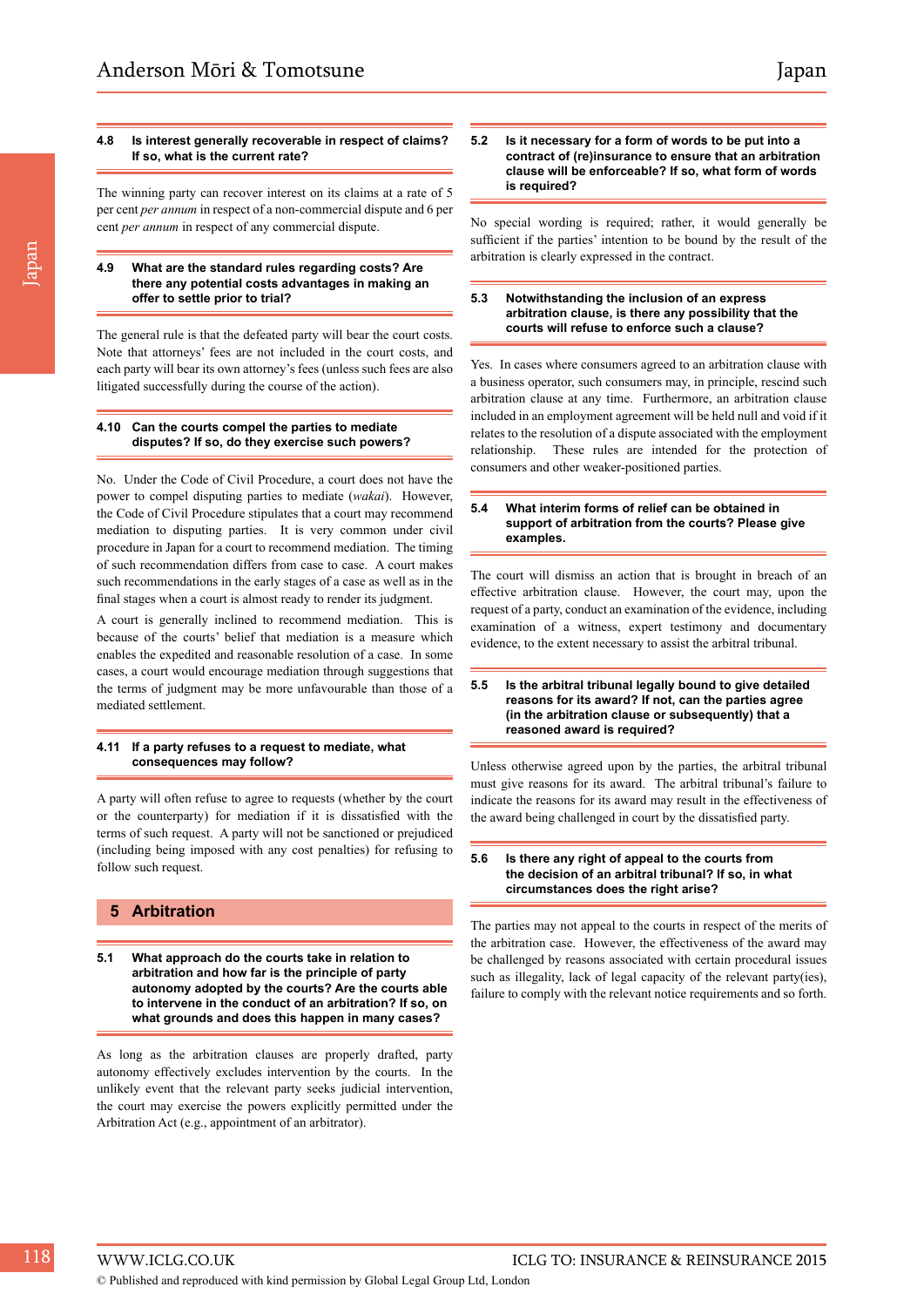

# **Tomoki Debari**

Anderson Mōri & Tomotsune Akasaka K-Tower 22F, 2-7 Motoakasaka 1-chome Minato-ku, Tokyo 107-0051 Japan

*Tel: +81 3 6888 1106 Fax: +81 3 6888 3106 Email: tomoki.debari@amt-law.com URL: www.amt-law.com*

Since joining the firm in 2001, Tomoki Debari has been involved principally in the fields of insurance, banking, securities and asset management, as well as M&A projects involving insurance companies and other financial institutions. He has extensive experience representing Japanese and foreign insurance companies in various matters in Japan, including:

- formation of insurance joint venture companies in Japan and applications for insurance business licences;
- acquisition of insurance portfolios in Japan through insurance portfolio transfer procedures;
- strategic alliances and mergers involving insurance companies;
- development of new life and non-life product lines;
- ongoing advice on all major issues relating to the Insurance Business Act and Insurance Contract Act; and
- FSA inspections.

Education:

- Christ Church College, University of Oxford (Magister Juris (with Distinction), 2006).
- Tokyo University Graduate School, Law and Politics (LL.M., 2000).
- Tokyo University (LL.B., 1998).

Tomoki Debari's full professional profile can be viewed at: http://www. amt-law.com/en/professional/profile/TD.



# **Tomoyuki Tanaka**

Anderson Mōri & Tomotsune Akasaka K-Tower 22F, 2-7 Motoakasaka 1-chome Minato-ku, Tokyo 107-0051 Japan

*Tel: +81 3 6888 4725 Fax: +81 3 6888 6725 Email: tomoyuki.tanaka@amt-law.com URL: www.amt-law.com* 

Since joining the firm in 2010, Tomoyuki Tanaka has been regularly advising clients on major insurance law issues (such as on the newly implemented Insurance Act), including regulatory analysis and dispute resolution. Most recently, he has assisted insurance underwriters in their efforts to restructure their distribution channels (e.g., direct marketing, internet commerce, as well as the traditional solicitor channels).

Education:

- The Legal Training and Research Institute of the Supreme Court of Japan (2008-2009).
- The University of Tokyo School of Law (J.D., 2008).
- The University of Tokyo (LL.B., 2006).

Tomoyuki Tanaka's full professional profile can be viewed at: http:// www.amt-law.com/en/professional/profile/TYT.

# **ANDERSON MORI & TOMOTSUNE**

Anderson Mōri & Tomotsune (AM&T) provides top calibre legal services to both international and Japan-based participants in the Japanese insurance market, including insurance companies, reinsurance companies, insurance agencies and insurance brokers, in establishing and advancing their business presence in Japan. A number of our lawyers have been seconded to the Financial Services Agency of Japan (FSA) and are familiar with the regulators' overall attitude towards the insurance industry. This gives us a unique familiarity with the procedural and regulatory processes to which our clients are subject. Our firm's expertise in various areas such as M&A, bankruptcy, tax, and general corporate law allows us to provide high quality and comprehensive legal services. In addition to comprehensively explaining existing laws to our clients, we routinely advise our clients on amendments to the relevant statutes and other proposed legislation.

Since our clients include companies and organisations from the UK, continental Europe, US, Australia, China and various other jurisdictions, we are well aware of the many challenges faced by non-Japanese entities when doing business in Japan. AM&T distinguishes itself from many other firms in Tokyo based upon the breadth and depth of our experience and expertise.